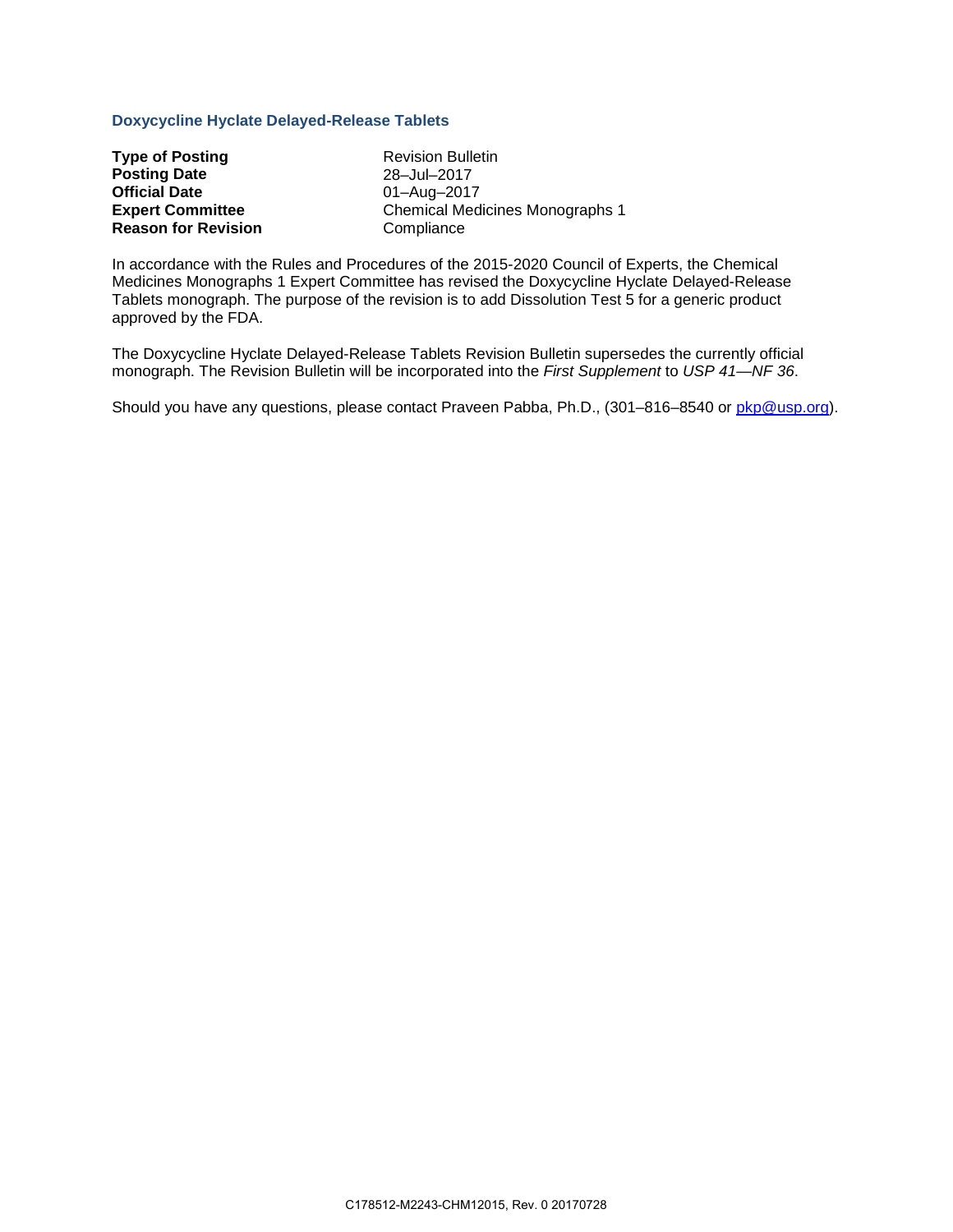# **Doxycycline Hyclate Delayed-Release** *Sample solution* (mg/mL)

### **DEFINITION**

Doxycycline Hyclate Delayed-Release Tablets contain an *Change to read:* amount of Doxycycline Hyclate equivalent to NLT 90.0% and NMT 120.0% of the labeled amount of doxycycline  $(C_{22}H_{24}N_2O_8)$ .

• **<sup>A</sup>.** The retention time of the major peak of the *Sample Dosage Forms, Method B Procedure*. *solution* corresponds to that of the *Standard solution*, as **Acid stage**<br>**Medium:** 

### • PROCEDURE

- **Mobile phase:** Transfer 0.77 g of ammonium acetate, **Standard solution:** 0.128 mg/mL of USP Doxycy-<br>
0.75 g of sodium hydroxide, 0.50 g of tetrabutylam-<br>
monium hydrogen sulfate, and 0.40 g of edetate diso-<br>
dium to a 100 dium to a 1000-mL volumetric flask. Add 850 mL of water, and dissolve. Add 70 g of tertiary butyl alcohol water, and dissolve. Add 70 g of tertiary butyl alcohol with the aid of water, dilute with water to volume, and adju
- in methanol and water (1:9). Transfer USP Doxycycline **Detector:** UV 346 nm in methanol and water (1:9). Transfer USP Doxycycline **Cell:** Detector: UV 346 nm<br>
Hyclate RS to a suitable volumetric flask, and add **Cell:** 0.1-cm quartz methanol to 10% of the final volume. Sonicate for 5 **Blank:** *Medi* min or until dissolved. Dilute with water to volume.<br>
Protect the *Standard solution* from light. Calculate the<br>
concentration,  $C_s$ , in mg/mL of doxycycline, using the<br>
designated potency, in  $\mu g/mg$  of doxycycline in US
- **Sample solution:** Equivalent to 1 mg/mL of doxycycline in a mixture of methanol and water (1:9) from NLT 10 Tablets, crushed. Prepare the solution as fol-<br>lows. Weigh and crush NMT 2 Tablets at a time in a  $A<sub>S</sub>$  = absorbance of the *Standard solution* lows. Weigh and crush NMT<sup>'</sup>2 Tablets at a time in a suitable mortar. Transfer a weighed portion of the powder to a suitable volumetric flask, add methanol to *solution* (mg/mL) 10% of the final volume, and sonicate. Dilute with *<sup>L</sup>* = label claim (mg/Tablet) water to volume, sonicating as necessary. Pass through  $V =$  volume of *Medium*, 900 mL a suitable filter. Protect the *Sample solution* from light. **Tolerances** a suitable filter. Protect the *Sample solution* from light. **Tolerances**

(See Chromatography *〈621〉, System Suitability.*)<br>**Mode:** LC

- 
- **Flow rate:** 1 mL/min min. min. min. min. min. min. min.
- 
- **Run time:** 1.7 times the retention time of the doxycy-<br>cline peak

Tailing factor: NMT 2.0<br>**Relative standard deviation:** NMT 2.0% from six **Apparatus 1:** 50 rpm **Relative standard deviation:** NMT 2.0% from six **Apparatus 1: Apparatus 1: Fime:** 30 min replicate injections<br>**Analysis** 

- 
- doxycycline  $\langle C_{22}H_{24}N_{2}O_{8}\rangle$  in the portion of Tablets nated potency, in  $\mu$ g/mg of doxycycline in USP

$$
Result = (r_U/r_S) \times (C_S/C_U) \times 100
$$

- $r_U$  = peak response from the *Sample solution* size size size size size size and the *Standard solution* **size Analmum**
- 

**Acceptance criteria: 90.0%–120.0%** 

### **PERFORMANCE TESTS**

**DISSOLUTION**  $\langle 711 \rangle$ <br> **Test 1:** Proceed as directed for *Dissolution*  $\langle 711 \rangle$ *, Proce-***IDENTIFICATION** *dure, Apparatus 1 and Apparatus 2, Delayed-Release*

**Medium:** 0.06 N hydrochloric acid; 900 mL, degassed with helium **degased with helium and the set of the set of the set of the set of the set of the set of the set of the set of the set of the set of the set of the set of the set of the set of the set of the set of the set of the set of** 

**Time:** 20 min

pH of 9.00 ± 0.05.<br>**Standard solution:** 1.16 mg/mL of doxycycline hyclate size. size.

$$
Result = (A_U/A_S) \times (C_S/L) \times V \times 100
$$

- 
- 
- $C<sub>S</sub>$  = concentration of doxycycline in the *Standard* solution (mg/mL)
- 
- 

- **Level 1** (6 Tablets tested): No individual value is more than 30% of the labeled amount of doxycy-**Mode:** LC cline ( $\text{C}_{22}$ H<sub>24</sub>N<sub>2</sub>O<sub>8</sub>) dissolved in 20 min.
- **Detector:** UV 270 nm **Level 2** (6 Tablets tested)**:** NMT 2 individual values **Column:**  $4.6\text{-mm} \times 25\text{-cm}$ ; packing L21 of the 12 tested are greater than 30% of the la-<br> **Column temperature:**  $52 \pm 2^{\circ}$ beled amount of doxycycline (C<sub>22</sub>H<sub>24</sub>N<sub>2</sub>O<sub>8</sub>) in 20<br>min.

- **Injection volume:** 15 µL<br>**Run time:** 1.7 times the retention time of the doxycy-<br>Conduct this stage of testing on separate Tablets, secline peak lecting those that were not previously subjected to<br>System suitability subjected to the Acid stage testing.
- **System suitability** the *Acid stage* testing. **Sample:** *Standard solution* **Medium:** pH 5.5 neutralized phthalate buffer (see<br>**Suitability requirements Medium:** *Reagents, Indicators, and Solutions—Buffers*); 900 m **Suitability requirements** *Reagents, Indicators, and Solutions—Buffers*); 900 mL,

- **Analysis Standard solution:** 0.128 mg/mL of USP Doxycy-**Samples:** *Standard solution* and *Sample solution* cline Hyclate RS in *Medium*. Calculate the concentra-Calculate the percentage of the labeled amount of the tion,  $C_5$ , in mg/mL of doxycycline, using the desig-<br>doxycycline ( $C_{22}H_{24}N_2O_8$ ) in the portion of Tablets nated potency, in  $\mu g/mg$  of doxycycline in USP taken: Doxycycline Hyclate RS. [NOTE—Sonicate if necessary to dissolve.]
	- Result = (*<sup>r</sup>U*/*<sup>r</sup>S*) × (*CS*/*CU*) × 100 **Sample solution:** Pass portions of the solution under test through a suitable PVDF filter of 0.45-µm pore
- $C_5$  = peak response from the Standard solution<br>  $C_5$  = concentration of doxycycline in the Standard<br>
solution (mg/mL) solution (mg/mL) solution (mg/mL)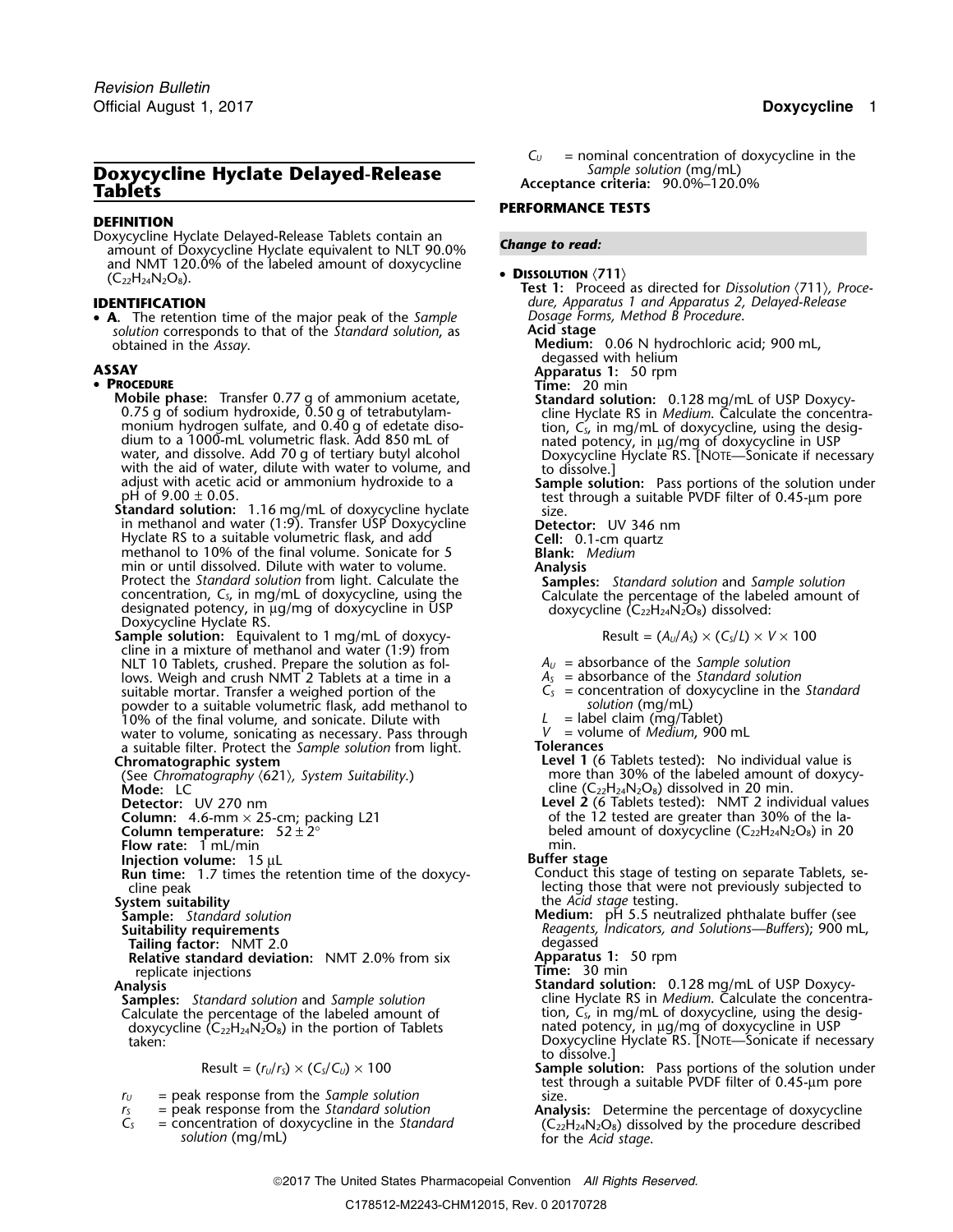**Test 2:** If the product complies with this test, the label-<br>ing indicates that the product meets USP Dissolution ing indicates that the product meets USP *Dissolution* **Table 2** *Test 2*. Proceed as directed for *Dissolution* 〈711〉*, Proce*dure, Apparatus 1 and Apparatus 2, Delayed-Release *Dosage Forms, Method B Procedure.*<br>**Acid stage** 

**Standard solution:** (*L*/900) mg/mL of USP Doxycy-<br>
cline Hyclate RS in *Medium*. Calculate the concentra-<br>
tion, C<sub>s</sub>, in mg/mL of doxycycline, using the desig-<br> **Sample solution:** Pass portions of the solution under mated potency, in jug/mg of doxycycline in USP<br>Doxycycline Hyclate RS. Sonicate if necessary to<br>dissolve. Cell: 0.2 cm

**Sample solution:** Pass portions of the solution under **Blank:** Medium test through a suitable filter.

|                                       |                   | Result = $(A_U/A_S) \times C$    |
|---------------------------------------|-------------------|----------------------------------|
| <b>Tablet Strength</b><br>(mg/Tablet) | Cell Size<br>(cm) | $A_{ij}$ = absorbance of the Sam |
|                                       | 0.5               | $A_s$ = absorbance of the Stan   |
| 100                                   | 0.5               | $C_s$ = concentration of doxyc   |
| 150                                   | 0.2               | solution (mg/mL)                 |
|                                       |                   | = label claim (mg/Tablet)        |

- **Tolerances**<br>**Level 1** (6 Tablets tested): No individual value is *V* = volume of *Medium*, 900 mL **Level 1** (6 Tablets tested): No individual value is more than 50% of the labeled amount of doxycy-
- cline  $(C_{22}H_{24}N_2O_8)$  dissolved in 20 min.<br>**Level 2** (6 Tablets tested): NMT 2 individual values of the 12 tested are greater than 50% of the labeled amount of doxycycline (C<sub>22</sub>H<sub>24</sub>N<sub>2</sub>O<sub>8</sub>) in 20

### **Buffer stage**

- **Conduct this stage of testing on separate Tablets, se**lecting those that were not previously subjected to the *Acid stage* testing.
- **Medium:** pH 5.5 neutralized phthalate buffer (see *Reagents, Indicators, and Solutions—Buffers*); 1000 mL, degassed

**Time:** 45 min

**Tolerances:** NLT 70% (Q) of the labeled amount of doxycycline  $(C_{22}H_{24}N_2O_8)$  is dissolved.<br>**Test 3:** If the product complies with this test, the label-

**Test 3:** If the product complies with this test, the label-<br>
ing indicates that the product meets USP Dissolution<br>
Test 3. Proceed as directed for Dissolution (711), Proce-<br> *Dosage Forms, Method B Procedure.*<br>
Acid stage

**Apparatus 1 and Time:** Proceed as directed for *Acid* **Apparatus 1:** 50 rpm stage in Test 1.

*stage* in *Test 1*. **Time:** 60 min

in *Table 2* from USP Doxycycline Hyclate RS in *Me- dium*. Calculate the concentration, *C<sup>S</sup>*, in mg/mL of *dium*. Calculate the concentration, *C<sup>S</sup>*, in mg/mL of

**Tolerances:** NLT 85% (Q) of the labeled amount of doxycycline, using the designated potency, in µg/<br>doxycycline (C<sub>22</sub>H<sub>24</sub>N<sub>2</sub>O<sub>8</sub>) is dissolved. https://www.mg.of doxycycline in USP Doxycycline Hyclate RS. mg of doxycycline in USP Doxycycline Hyclate RS.

| lest Z. Proceed as directed for Dissolution (711), Proce-<br>dure, Apparatus 1 and Apparatus 2, Delayed-Release<br>Dosage Forms, Method B Procedure.<br>Acid stage | <b>Tablet Strength</b><br>(mg/Tablet) | <b>Concentration of</b><br>Doxycycline<br>(mq/mL) |
|--------------------------------------------------------------------------------------------------------------------------------------------------------------------|---------------------------------------|---------------------------------------------------|
| Medium, Apparatus 1, Time, Blank, and Analysis:                                                                                                                    |                                       |                                                   |
| Proceed as directed for Acid stage in Test 1.                                                                                                                      | 100                                   |                                                   |
| Standard solution: (L/900) mg/mL of USP Doxycy-<br>$\mathbf{R}$ . The state of $\mathbf{R}$ is the state of $\mathbf{R}$                                           | 150                                   | 0.17                                              |

**Cell:** 0.2 cm

test through a suitable filter.<br> **Detector:** UV 345 nm<br> **Cell:** See Table 1. The section of the labeled amount of the labeled amount of the labeled amount of the labeled amount of doxycycline  $(C_{22}H_{24}N_2O_8)$  dissolved:

**Table 1** Result =  $(A_U/A_S) \times (C_S/L) \times V \times 100$ 

 $A_U$  = absorbance of the *Sample solution* 

 $A<sub>S</sub>$  = absorbance of the *Standard solution* 

 $C<sub>S</sub>$  = concentration of doxycycline in the *Standard* solution (mg/mL)

$$
L =
$$
label claim (mg/Table

| <b>Level 2</b> (0 Tablets tested). Thin 2 Illuividual values<br>of the 12 tested are greater than 50% of the la- |                |                             | <b>Tolerances</b>                   |                                     |
|------------------------------------------------------------------------------------------------------------------|----------------|-----------------------------|-------------------------------------|-------------------------------------|
| beled amount of doxycycline $(C_{22}H_{24}N_2O_8)$ in 20<br>min.                                                 |                |                             | <b>Tablets</b><br><b>Labeled</b> to | <b>Tablets</b><br><b>Labeled to</b> |
| ıffer stage<br>onduct this stage of testing on separate Tablets, se-                                             |                | <b>Number</b><br>of Tablets | <b>Contain 75 or</b><br>100 mg of   | Contain<br>150 mg of                |
| lecting those that were not previously subjected to                                                              | <b>Level</b>   | <b>Tested</b>               | Doxycycline                         | Doxycycline                         |
| the <i>Acid stage</i> testing.                                                                                   |                |                             | No individual                       | No individual                       |
| <b>Aedium:</b> pH 5.5 neutralized phthalate buffer (see                                                          |                |                             | value exceeds                       | value exceeds                       |
| Reagents, Indicators, and Solutions—Buffers); 1000 mL,                                                           | A <sub>1</sub> | 6                           | 50% at 20 min.                      | 30% at 20 min.                      |
| degassed                                                                                                         |                |                             | Average of 12                       | Average of 12                       |
| <b>pparatus 1 and Analysis:</b> Proceed as directed for                                                          |                |                             | units $(A_1 + A_2)$                 | units $(A_1 + A_2)$                 |
| Buffer stage in Test 1.                                                                                          |                |                             | is NMT 50% at                       | is NMT 30% at                       |
| $ime:$ 45 min                                                                                                    |                |                             | 20 min, and no                      | 20 min, and no                      |
| <b>tandard solution:</b> $(L/1000)$ mg/mL of USP Doxycy-                                                         |                |                             | individual unit                     | individual unit                     |
| cline Hyclate RS in Medium. Calculate the concentra-                                                             |                |                             | is greater than                     | is greater than                     |
| tion, $C_{s}$ , in mg/mL of doxycycline, using the desig-                                                        | A <sub>2</sub> | 6                           | 65% dissolved.                      | 45% dissolved.                      |
| nated potency, in μg/mg of doxycycline in USP<br>Doxycycline Hyclate RS. Sonicate if necessary to                |                |                             | Average of 24                       | Average of 24                       |
| dissolve.                                                                                                        |                |                             | units $(A_1 + A_2 +$                | units $(A_1 + A_2 +$                |
| <b>ample solution:</b> Pass portions of the solution under                                                       |                |                             | $A_3$ ) is NMT 50%                  | $A_3$ ) is NMT 30%                  |
| test through a suitable filter.                                                                                  |                |                             | at 20 min, and                      | at 20 min, and                      |
| <b>Petector</b> and Cell: Proceed as directed for Acid stage                                                     |                |                             | no individual                       | no individual                       |
| in <i>Test 2.</i>                                                                                                |                |                             | unit is greater                     | unit is greater                     |
| <b>olerances:</b> NLT 70% (Q) of the labeled amount of                                                           |                |                             | than $65%$ dis-                     | than 45% dis-                       |
|                                                                                                                  | $A_3$          | 12                          | solved.                             | solved.                             |

Medium: 0.06 N hydrochloric acid; 900 mL **Standard solution:** Prepare the solutions as directed<br>Standard solution: Prepare the solutions as directed in Table 4 from USP D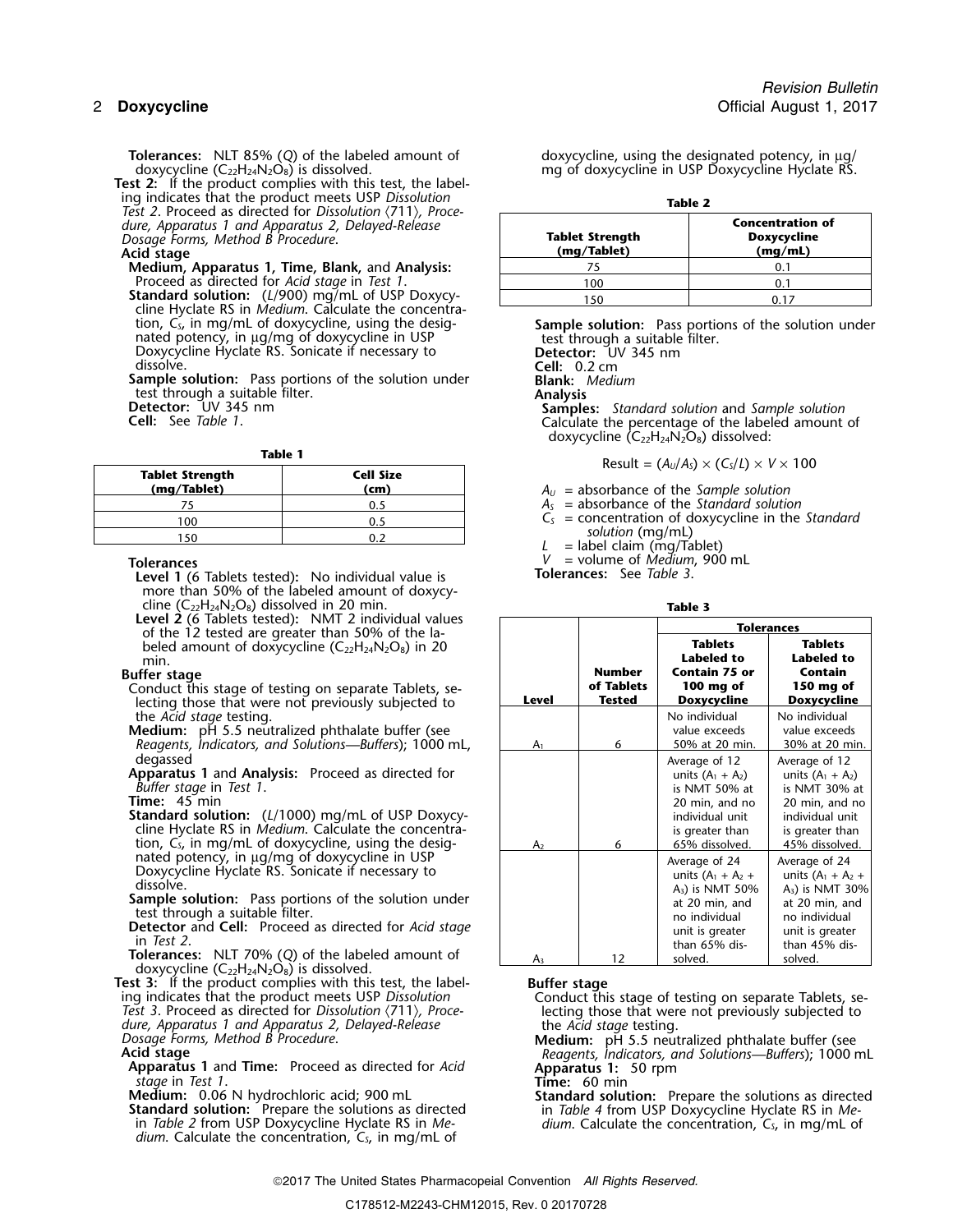doxycycline, using the designated potency, in  $\mu$ g/  $L =$  label claim (mg/Tablet)<br>mg of doxycycline in USP Doxycycline Hyclate RS.  $V =$  volume of *Medium*, 900 mL mg of doxycycline in USP Doxycycline Hyclate RS.

| 11<br>ı<br>۰<br>۰.<br>M. |
|--------------------------|
|--------------------------|

| <b>Tablet Strength</b><br>(mg/Tablet) | <b>Concentration of</b><br><b>Doxycycline</b><br>(mq/mL) | ,,,,,,<br>cline<br>Level<br>of tł       |
|---------------------------------------|----------------------------------------------------------|-----------------------------------------|
|                                       |                                                          | bele                                    |
| 100                                   |                                                          | min.                                    |
| 150                                   |                                                          | <b>Buffer</b> :<br>$\sim$ $\sim$ $\sim$ |

**Sample solution:** Pass portions of the solution under lecting those that were not previously subjected to previo<br>the *Acid stage* testing. test through a suitable filter.<br>**Detector:** UV 345 nm

**Blank:** Medium

**Analysis Apparatus 1:** 50 rpm **Samples:** *Standard solution* and *Sample solution* **Time:** 30 min Calculate the percentage of the labeled amount of doxycycline (C<sub>22</sub>H<sub>24</sub>N<sub>2</sub>O<sub>8</sub>) dissolved:

| <b>Tablets Labeled to Contain</b><br>75 or 100 mg of<br><b>Doxvcvcline</b>                  | <b>Tablets Labeled to Contain</b><br>150 mg of Doxycycline                                  | $A_U$ = absorbance of the Sample so<br>$A_s$ = absorbance of the Standard s<br>$C_s$ = concentration of doxycycline |
|---------------------------------------------------------------------------------------------|---------------------------------------------------------------------------------------------|---------------------------------------------------------------------------------------------------------------------|
| NLT 80% (Q) of the labeled<br>amount of doxycycline<br>$(C_{22}H_{24}N_2O_8)$ is dissolved. | NLT 70% (Q) of the labeled<br>amount of doxycycline<br>$(C_{22}H_{24}N_2O_8)$ is dissolved. | solution (mg/mL)<br>= label claim (mg/Tablet)<br>= volume of <i>Medium</i> , 1000 mL                                |

Test 4: If the product complies with this test, the label-<br>ing indicates that the product meets USP Dissolution<br>Test 5: If the product complies with this test, the<br>Test 4. Proceed as directed for Dissolution (711), Proce-<br>

 $A_U$  = absorbance of the Sample solution<br>  $A_S$  = absorbance of the Standard solution<br>  $C_S$  = concentration of doxycycline in the Standard<br>  $C_S$  = concentration of doxycycline in the Standard<br>  $C_S$  = concentration of doxyc *solution* (mg/mL) *solution* (mg/mL)

**Tolerances**

- **Level 1** (6 Tablets tested): No individual value is<br>more than 30% of the labeled amount of doxycy-<br>cline  $(C_{22}H_{24}N_2O_8)$  dissolved in 20 min.<br>**Level 2** (6 Tablets tested): NMT 2 individual values
- **(mg/Tablet) (mg/mL)** of the 12 tested are greater than 30% of the labeled amount of doxycycline  $(C_{22}H_{24}N_{2}O_{8})$  in 20 min.

- **Buffer stage**<br>
150 Conduct this stage of testing on separate Tablets, se-<br>
150 lecting those that were not previously subjected to
- **Detector:** UV 345 nm **Medium:** pH 5.5 neutralized phthalate buffer (see<br>**Cell:** 0.2 cm **Medium:** *Reagents, Indicators, and Solutions—Buffers*); 1000 r **Cell:** 0.2 cm *Reagents, Indicators, and Solutions—Buffers*); 1000 mL,
	-

doxycycline (C22H24N2O8) dissolved: USP Doxycycline Hyclate RS in *Medium* **Sample solution:** Pass portions of the solution under Result =  $(A_U/A_S) \times (C_S/L) \times V \times 100$  test through a suitable filter. Calculate the concen- $A_U$  = absorbance of the *Sample solution*<br>  $A_S$  = absorbance of the *Sample solution*<br>  $A_S$  = absorbance of the *Standard solution*<br>  $C_S$  = concentration of doxycycline in the *Standard*<br>  $C_S$  = concentration of doxycycl

*L* = label claim (mg/Tablet)<br> *V* = volume of *Medium*, 1000 mL<br> **Calculate the percentage of the labeled amount of doxycycline (** $C_{22}H_{24}N_2O_8$ **) dissolved:** 

**Table 5** 
$$
\mathsf{Result} = (A_0/A_5) \times (C_5/L) \times V \times 100
$$

 $A_U$  = absorbance of the *Sample solution* 

- **75 or 100 mg of Tablets Labeled to Contain** *A<sup>S</sup>* = absorbance of the *Standard solution*
- $C<sub>S</sub>$  = concentration of doxycycline in the *Standard* solution (mg/mL)
	- = label claim (mg/Tablet)
- 
- **Tolerances:** NLT 75% (*Q*) of the labeled amount of
- Dosage Forms, Method B Procedure.<br> **Acid stage**<br> **Acid stage**<br> **Acid stage**<br> **Acid stage**<br> **Acid stage**<br> **Acid stage**<br> **Acid stage**<br> **Acid stage**<br> **Acid stage**<br> **Acid stage**<br> **Acid stage**<br> **Acid stage**<br> **Acid stage**<br> **Acid Standard solution:** 0.1 mg/mL of doxycycline from<br>USP Doxycycline Hyclate RS in *Medium*. Calculate the<br>concentration,  $C_s$ , in mg/mL of doxycycline, using<br>the designated potency, in  $\mu$ g/mg of doxycycline in<br>the design the designated potency, in  $\mu$ g/mg of doxycycline in<br>
USP Doxycycline Hyclate RS.<br> **Sample solution:** Pass portions of the solution under<br>
the designated potency, in  $\mu$ g/mg of doxycycline in<br>
USP Doxycycline Hyclate RS. **Cell:** 0.2-cm quartz **Cell:** 0.2-cm quartz **Cell:** 1.0 cm **Blank:** Medium **Blank:** *Medium* **Blank:** *Medium* **Analysis**<br> **Samples:** Standard solution and Sample solution<br>
Calculate the percentage of the labeled amount of Calculate the percentage of the labeled amount of doxycycline (C<sub>22</sub>H<sub>24</sub>N<sub>2</sub>O<sub>8</sub>) dissolved:<br>
doxycycline (C Result =  $(A_U/A_S) \times (C_S/L) \times V \times 100$  Result =  $(A_U/A_S) \times (C_S/L) \times V \times 100$ 
	-
	-
	- *<sup>C</sup><sup>S</sup>* = concentration of doxycycline in the *Standard <sup>C</sup><sup>S</sup>* = concentration of doxycycline in the *Standard*

2017 The United States Pharmacopeial Convention *All Rights Reserved.*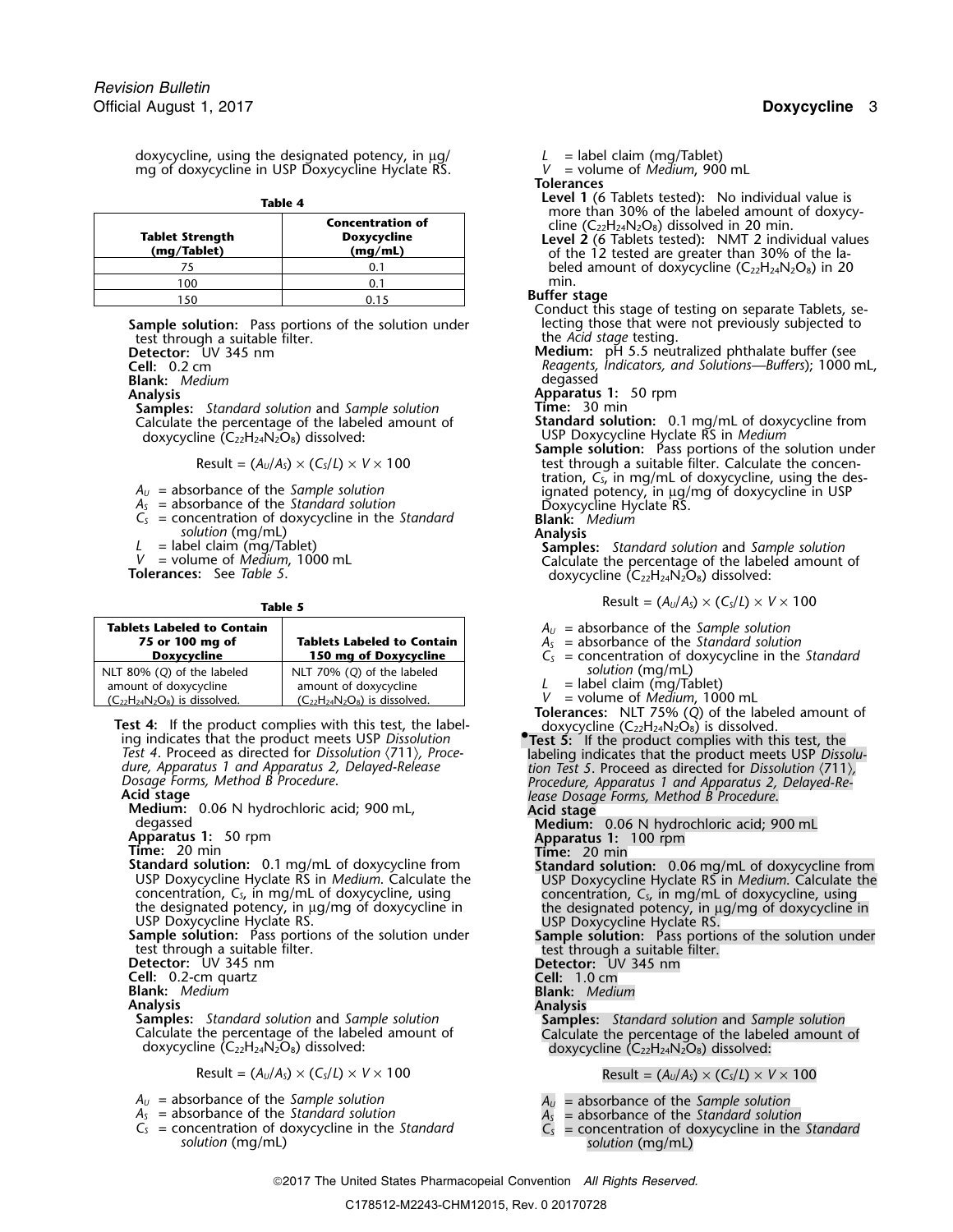**Tolerances:** See *Table 6*. **light.** light.

| Level | <b>Number of</b><br><b>Tablets Tested</b> | <b>Tolerances</b>                                                                                                            |
|-------|-------------------------------------------|------------------------------------------------------------------------------------------------------------------------------|
| A1    |                                           | No individual value exceeds 50%<br>at 20 min.                                                                                |
| A۶    |                                           | Average of 12 units $(A_1 + A_2)$ is<br>NMT 50% at 20 min, and no<br>individual unit is greater than<br>65% dissolved.       |
|       |                                           | Average of 24 units $(A_1 + A_2 + A_3)$<br>is NMT 50% at 20 min, and no<br>individual unit is greater than<br>65% dissolved. |

**Buffer stage** *System suitability solution* Conduct this stage of testing on separate Tablets, se- **Suitability requirements** lecting those that were not previously subjected to **Signal-to-nois**<br>the *Acid stage* testing. **Number** 

*Reagents, Indicators, and Solutions—Buffers*); 900 mL doxycycline, *System suitability solution* **Apparatus 1:** 100 rpm **Tailing factor:** NMT 2.0, *Standard solution*

**Standard solution:** 0.06 mg/mL of doxycycline from *solution* USP Doxycycline Hyclate RS in *Medium*. Calculate the **Analysis** concentration, *C<sup>S</sup>*, in mg/mL of doxycycline, using **Samples:** *Sample solution* and *Standard solution* the designated potency, in µg/mg of doxycycline in Calculate the percentage of each impurity in the por-<br>USP Doxycycline Hyclate RS. USP Doxycycline Hyclate RS. The Control of Tablets taken:

**Sample solution:** Pass portions of the solution under test through a suitable filter.<br>
Result =  $(r_U/r_S) \times (C_S/C_U) \times (1/F) \times 100$ 

**Blank:** *Medium*

**Examples:** Standard solution and Sample solution<br>
Calculate the percentage of the labeled amount of<br>
doxycycline (C<sub>22</sub>H<sub>24</sub>N<sub>2</sub>O<sub>8</sub>) dissolved:<br>
doxycycline (C<sub>22</sub>H<sub>24</sub>N<sub>2</sub>O<sub>8</sub>) dissolved:<br>
doxycycline (C<sub>22</sub>H<sub>24</sub>N<sub>2</sub>O<sub></sub>

 $\text{Result} = (A_U/A_S) \times (C_S/L) \times V \times 100$  *Solution* (mg/mL)<br> $C_U$  = nominal concentra

- *A*<sub>*u*</sub> = absorbance of the *Sample solution*<br>*A<sub>c</sub>* = absorbance of the *Standard solution* F
- $=$  absorbance of the *Standard solution*
- = concentration of doxycycline in the *Standard solution* (mg/mL)
- *L* = label claim (mg/Tablet)
- 
- 
- 
- 

**Mobile phase, Sample solution, and Chromato-EXECUTE AND CONSECRETE:**<br> **Standard stock solution:** 1.16 mg/mL of doxycycline<br> **Standard stock solution:** 1.16 mg/mL of doxycycline<br>
by equals and the Assay.<br> **Standard stock solution:** 1.16 mg/mL of doxycycline<br>
hyclat hyclate in methanol and water (1:9). Transfer USP<br>Doxycycline Hyclate RS to a suitable volumetric flask, Doxycycline Hyclate RS to a suitable volumetric flask, b (45,4aR,55,5aR,65,12aS)-4-(Dimethylamino)-1,4,4a,5,5a,6,11,12a-<br>and add methanol to 10% of the final volume. Soni-b cathydro-3,5,10,12,12a-pentahydroxy-6-methyl-1,11 volume. Protect the solution from light. Calculate the **ADDITIONAL REQUIREMENTS** concentration, in mg/mL of doxycycline, using the des- **• PACKAGING AND STORAGE:** Pres ignated potency, in  $\mu$ g/mg of doxycycline in USP Doxycycline Hyclate RS.

*L* = label claim (mg/Tablet) **Standard solution:** 0.02 mg/mL of doxycycline from *the Standard stock solution*. Protect the solution from

- Sensitivity solution: 1 µg/mL of doxycycline from the Standard solution. Protect the solution from light. Table 6<br>
System suitability stock solution: 0.04 mg/mL each of<br>
System suitability stock solution: 0.04 mg/mL each of<br>
Tolerances<br>
Tolerances<br>
Tolerances<br>
Tolerances<br>
Tolerances<br>
Tolerances<br>
Tolerances<br>
Tolerances<br>
Toleran
	- Compound A RS. Protect the solution from light.
	- System suitability solution: Transfer 5 mL of the Standard stock solution into a 25-mL volumetric flask. Heat no a steam bath for 60 min, and gently evaporate to dryness on a hot plate (partial degradation of doxycycline to 4-epidoxycycline). Add 3 mL of the *System suit-ability stock solution* to the flask, and dilute with water to volume. Pass through a suitable filter. Protect the<br>solution from light.<br>System suitability<br>Samples: Standard solution, Sensitivity solution, and

the *Acid stage* testing. *tivity solution*

**Medium:** pH 5.5 neutralized phthalate buffer (see **Resolution:** NLT 1.5 between doxycycline and Solutions—Buffers): 900 mL

**Time:** 30 min **Relative standard deviation:** NMT 5.0%, *Standard*

- 
- 
- 
- = nominal concentration of doxycycline in the Sample solution (mg/mL)
- $\overline{A_s}$  = absorbance of the *Standard solution*  $\overline{F}$  = relative response factor (see *Table* <sup>•</sup>*7*)• (RB 1-Aug-<br>C<sub>s</sub> = concentration of doxycycline in the *Standard*  $\overline{a}$  *n*

*solution* (mg/mL) **Acceptance criteria:** See *Table •.7.*• (RB 1-Aug-2017)

| $=$ volume of <i>Medium</i> , 900 mL                                                                                                                                                              | Table $\bullet$ 7 $\bullet$ (RB 1-Aug-2017) |                                             |                                                     |                                        |
|---------------------------------------------------------------------------------------------------------------------------------------------------------------------------------------------------|---------------------------------------------|---------------------------------------------|-----------------------------------------------------|----------------------------------------|
| Tolerances: NLT 80% (Q) of the labeled amount of<br>doxycycline $(C_{22}H_{24}N_2O_8)$ is dissolved. $_{\bullet}$ (RB 1-Aug-2017)<br>• UNIFORMITY OF DOSAGE UNITS (905): Meet the<br>requirements | <b>Name</b>                                 | <b>Relative</b><br><b>Retention</b><br>Time | <b>Relative</b><br><b>Response</b><br><b>Factor</b> | Acceptance<br>Criteria.<br>NMT $(\% )$ |
|                                                                                                                                                                                                   | Oxytetracycline                             | 0.3                                         | 1.0                                                 | 0.5                                    |
| IMPURITIES                                                                                                                                                                                        | 4-Epidoxycycline <sup>a</sup>               | 0.4                                         | . 0                                                 | 1.0                                    |
|                                                                                                                                                                                                   | Methacycline                                | 0.6                                         | . 0                                                 | 2.0                                    |
| Change to read:                                                                                                                                                                                   | 6-Epidoxycycline<br>(doxycycline related    |                                             |                                                     |                                        |
| • ORGANIC IMPURITIES                                                                                                                                                                              | compound A) <sup>b</sup>                    | 0.7                                         | 0.86                                                | 2.0                                    |
| Mobile phase, Sample solution, and Chromato-                                                                                                                                                      | Doxycycline                                 | 1.0                                         |                                                     |                                        |

**• PACKAGING AND STORAGE:** Preserve in tight, light-resistant containers. Store at controlled room temperature.